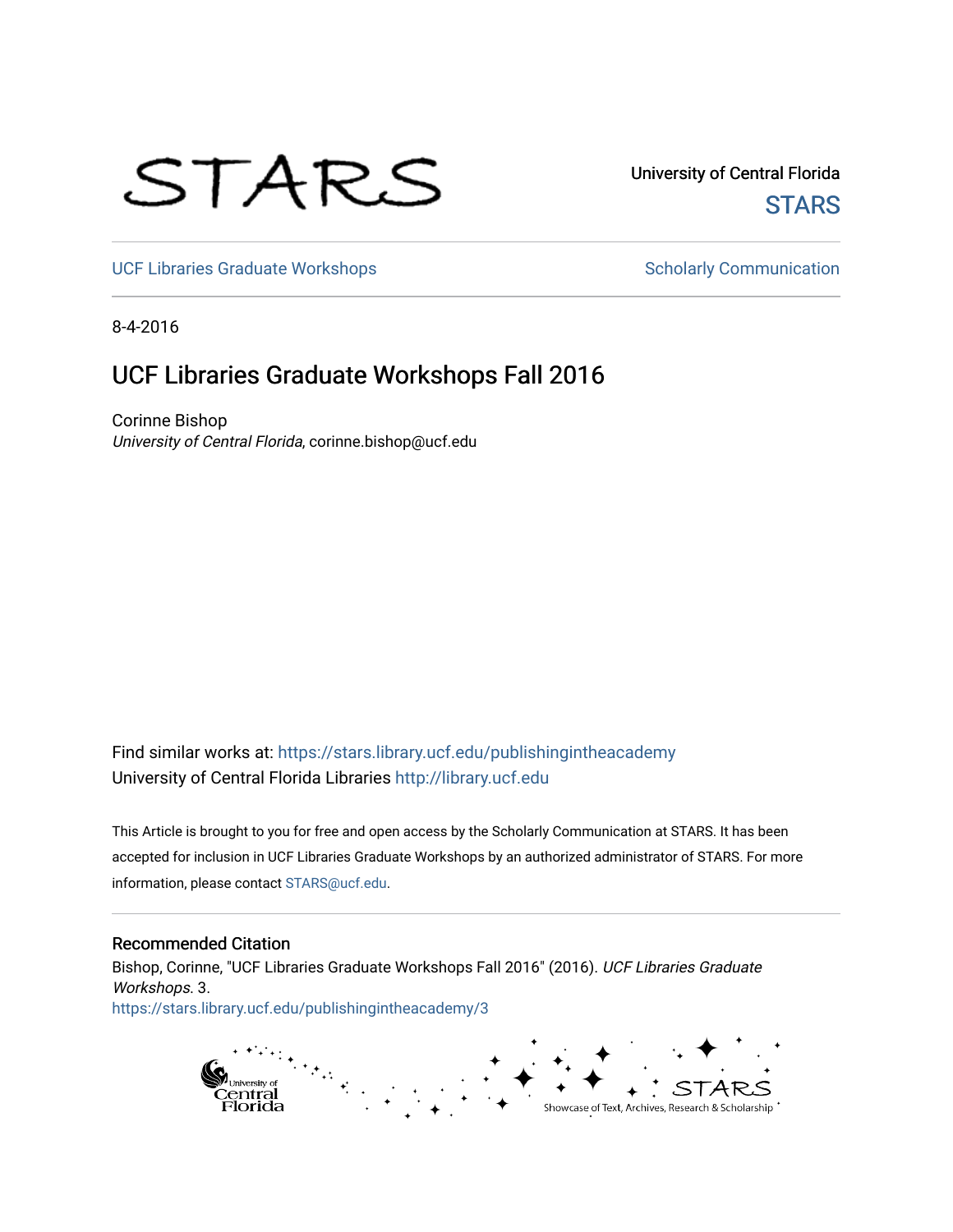# **UCF LIBRARIES GRADUATE WORKSHOPS –FALL 2016**

STUDENTS MUST REGISTER FOR ALL GRADUATE WORKSHOPS THROUGH MYUCF (STUDENT CENTER –GRADUATE STUDENTS – PATHWAYS TO SUCCESS) REGISTRATION INSTRUCTIONS AT [College of Graduate Studies -](http://www.students.graduate.ucf.edu/Pathways/) Pathways to Success

FOR QUESTIONS ABOUT UCF LIBRARY WORKSHOPS, PLEASE CONTACT: CORINNE BISHOP, SOCIAL SCIENCES & GRADUATE OUTREACH LIBRARIAN [corinne.bishop@ucf.edu](mailto:corinne.bishop@ucf.edu)

# **Library Research & Literature Review Strategies Corinne Bishop**

Learn strategies for conducting library research that can help you identify sources for literature reviews and projects, use citation tracking options, search subject databases, create alerts to stay updated on publications, and customize Google Scholar options. This session also includes an overview of library services for graduate students and an introduction to saving and organizing sources using Mendeley, a citation management tool. Please bring your laptop if you would like to follow along with the presentation.

# **Graduate Student Center, CNH 146 Hitt Library, Rm 235A (main campus)** Wednesday, 9/29 @ 1-2pm Tuesday, 10/4 @ 4:30-5:30 pm Thursday, 10/13 @12 noon-1pm Thursday, 11/3 @ 4-5pm

# Untangling the Web of Science **Patti McCall**

Make the most of Web of Science with topic, author, and citation searching capabilities. Find out who is doing research in your area, what institutions they work with and the funding agencies. Run alerts to keep abreast of the latest developments in publications. Please bring your laptop if you would like to follow along with the presentation.

**Graduate Student Center, CNH 146 Hitt Library, Rm 235A (main campus)** Thursday, 9/22 @ 1-2pm Thursday, 11/3 @ 1-2pm Thursday, 10/20 @ 11am-12 noon

# **Socioeconomic, Demographic, & Census Data Rich Gause & Corinne Bishop**

What caveats should you be aware of in selecting and using population data? How do the data definitions change over time? What differences exist in using geographic areas such as counties, census tracts, or ZIP codes? What are PUMS? Is cohort data available from the Census about college-age populations 17-22, 18-21, or 18-24? With the American Community Survey should you use the 1-year, 3-year, or 5-year data sets? This session will focus on free and library subscription resources, including American FactFinder, DemographicsNow, SimplyMap, and Social Explorer.

**Graduate Student Center, CNH 146 Hitt Library, Rm 235A (main campus)** Thursday,  $9/8$  @ 12 noon-1pm Thursday,  $11/17$  @ 5-6pm Thursday, 10/6 @ 12 noon-1pm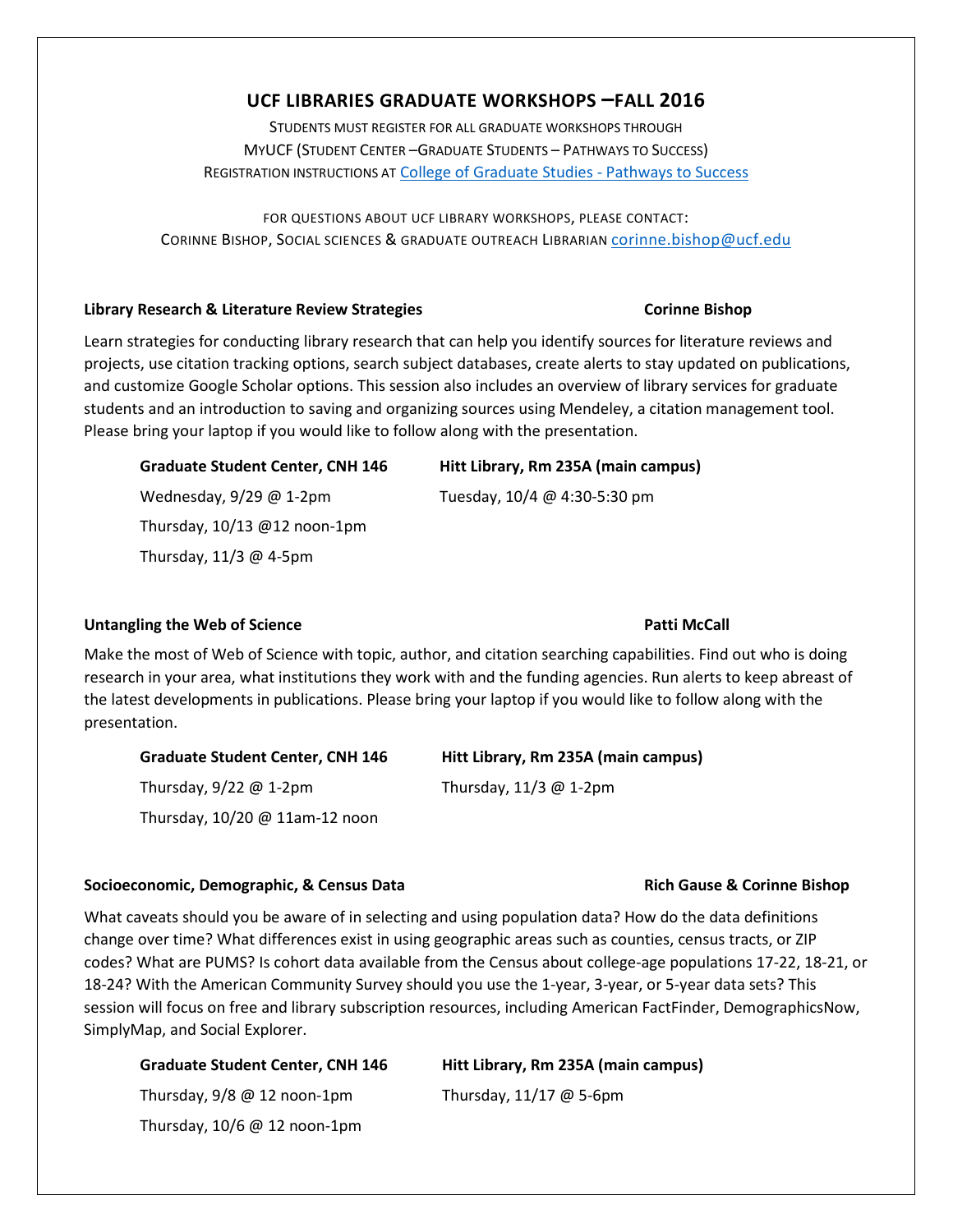### **Citation Management Renee Cole Montgomery**

Join us for a basic introduction on using EndNote and RefWorks to collect & organize citations, generate bibliographies, and export citations from library databases; plus a demonstration on how both products work with Microsoft Word. All sessions cover both products! Please bring your own laptop if you would like to follow along with the presentation.

Tuesday, 9/13 @ 6:30-7:30pm Friday, 9/23 @ 12 noon-1pm Monday, 10/3 @ 5-6pm

**Graduate Student Center, CNH 146 Hitt Library, Rm 235A (main campus)**

Thursday,  $9/8 \text{ @ } 4:30 - 5:30 \text{pm}$  Friday,  $10/7 \text{ @ } 12 \text{ noon-1} \text{pm}$ 

# **Where to Publish & Author Rights Sarah Norris Sarah Norris Sarah Norris Sarah Norris**

How do you decide which journals are a best fit for your manuscript? Do you know that all rights to a work are often assigned to publishers when a manuscript is accepted? Learn to be a savvy author! This two-part workshop will cover criteria to consider when planning where to submit your work for publication and basic information about copyright as it pertains to publishing. In Where to Publish we will look at factors like acceptance rates, audience, indexing, cost to publish and open access, among others. The Author Rights section will discuss how author rights are a bundle of rights that may be negotiated by the author. Please bring your laptop if you would like to follow along with the presentation.

| <b>Graduate Student Center, CNH 146</b> | Hitt Library, Rm 235A (main campus) |
|-----------------------------------------|-------------------------------------|
| Tuesday, $9/13$ @ 3-4pm                 | Thursday, $10/6$ @ 2-3pm            |
| Thursday, $11/10 \ @$ 1-2pm             |                                     |

### **Presentation Skills Carrie Moran**

Does the idea of giving a presentation freak you out? I have good news and bad news. Bad news – presentations are unavoidable in your courses and in your future career path. Good news – presentation skills are something you can easily improve! This 45-minute session will provide some tips, tricks, and ideas on how on become a better presenter. There will be time at the end for Q&A (and to practice speaking to a crowd!) Please bring your laptop if you would like to follow along with the presentation.

# **Graduate Student Center, CNH 146 Hitt Library, Rm 235A (main campus)**

Tuesday, 9/20 @ 12 noon-1pm Wednesday, 10/26 @ 1-2pm Wednesday, 10/19 @ 1-2pm Thursday, 11/10 @ 1-2pm Monday, 11/7 @ 11am-12 noon